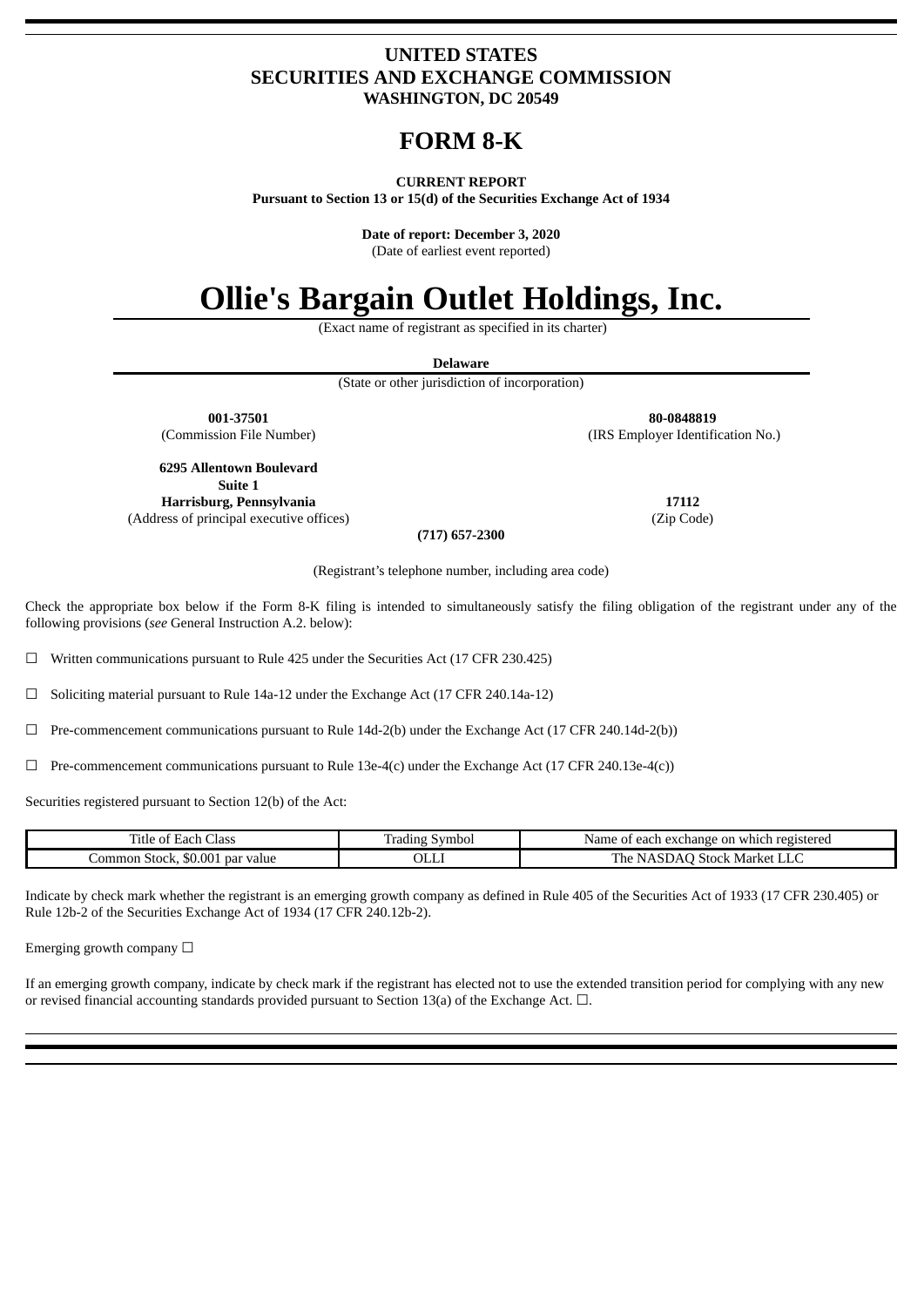#### **Item 2.02 Results of Operations and Financial Condition.**

On December 3, 2020, Ollie's Bargain Outlet Holdings, Inc. issued a press release announcing its financial results for the quarter ended October 31, 2020. A copy of the press release is furnished as Exhibit 99.1 to this current report and is incorporated by reference herein.

The information furnished on this Form 8-K, including the exhibit attached, shall not be deemed "filed" for purposes of Section 18 of the Securities Exchange Act of 1934, as amended (the "Exchange Act"), or otherwise subject to the liabilities of that section, nor shall it be deemed incorporated by reference into any filing under the Securities Act of 1933, as amended, or the Exchange Act, regardless of any general incorporation language in such filing.

#### **Item 9.01 Financial Statements and Exhibits.**

(d) Exhibits. The following exhibits are filed with this report:

| <b>Exhibit No.</b> | <b>Description</b>                                                                |
|--------------------|-----------------------------------------------------------------------------------|
| 99.1               | Press Release issued on December 3, 2020 of Ollie's Bargain Outlet Holdings, Inc. |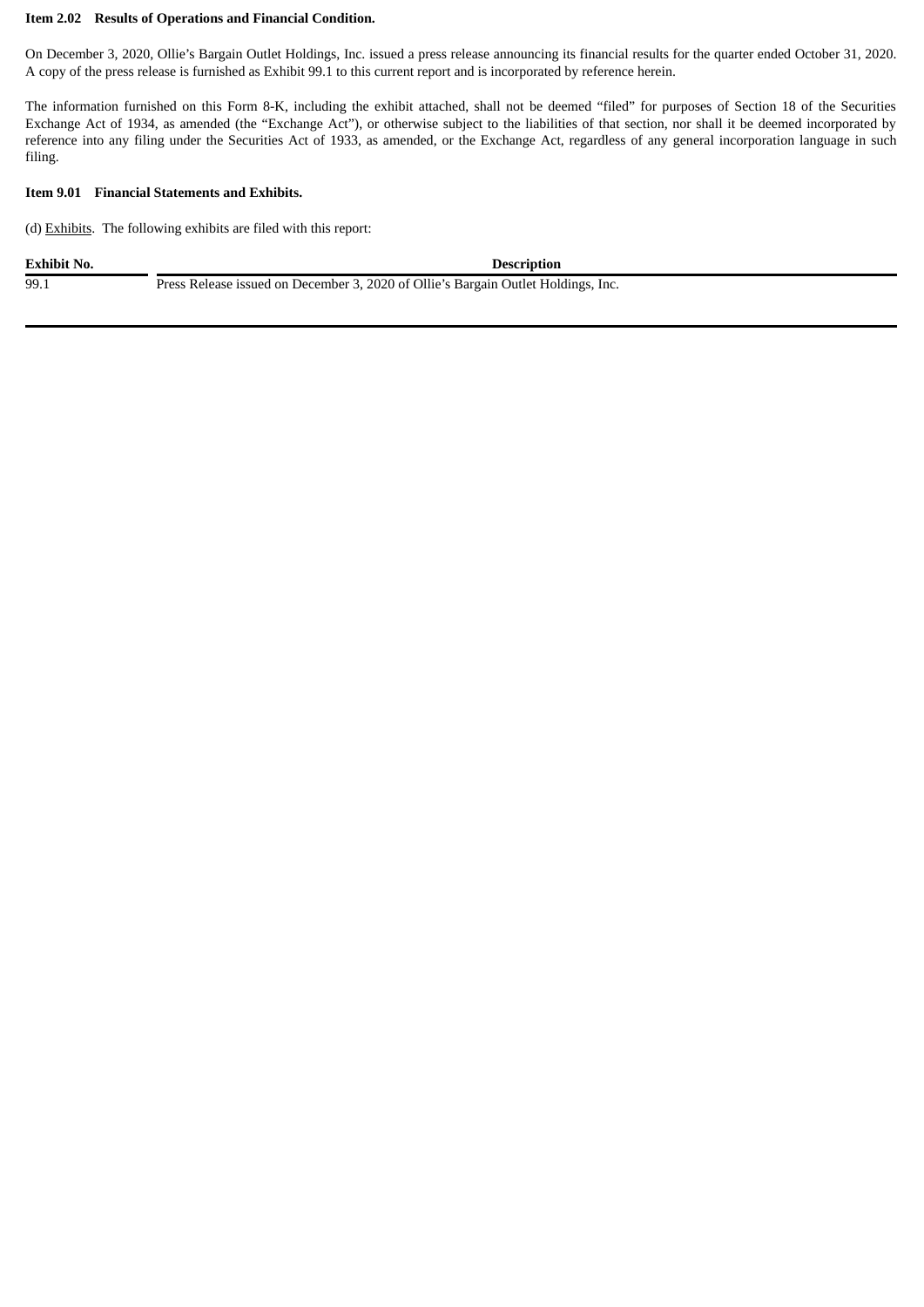## **SIGNATURES**

Pursuant to the requirements of the Securities Exchange Act of 1934, the registrant has duly caused this report to be signed on its behalf by the undersigned hereunto duly authorized.

## **OLLIE'S BARGAIN OUTLET HOLDINGS, INC.**

By: /s/ Jay Stasz

Name: Jay Stasz Title: Senior Vice President and Chief Financial Officer

Date: December 3, 2020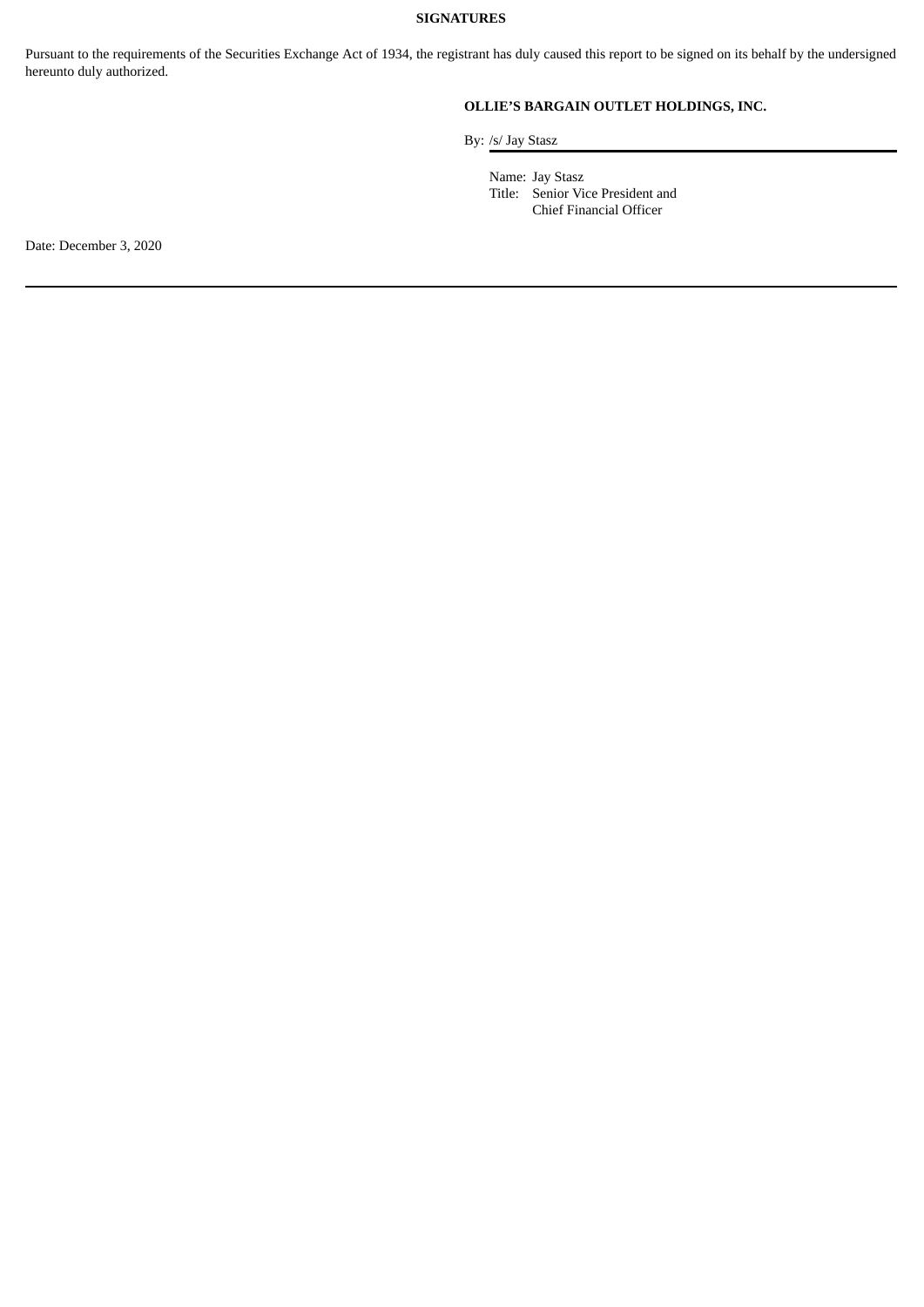## **EXHIBIT INDEX**

**Exhibit No. Description**

[99.1](#page-4-0) Press Release issued on December 3, 2020 of Ollie's Bargain Outlet Holdings, Inc.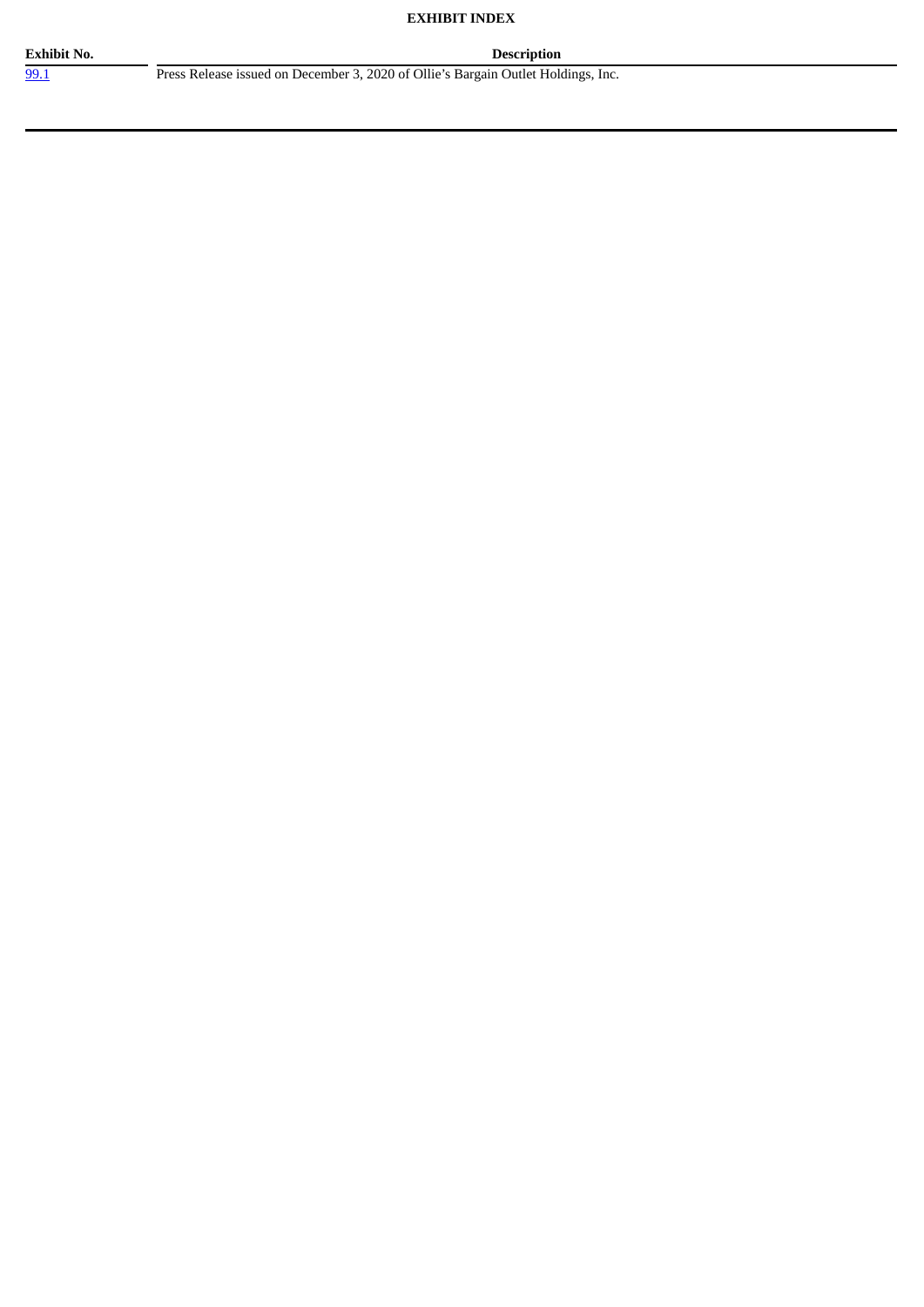<span id="page-4-0"></span>

#### **Ollie's Bargain Outlet Holdings, Inc. Reports Third Quarter Fiscal 2020 Financial Results**

*~ Comparable Store Sales Increase 15.3% ~ ~ Operating Margin Increases 300 Basis Points to 13.9% ~ ~ Diluted EPS Increases 65.9% to \$0.68 ~ ~ Adjusted Diluted EPS Increases 58.5% to \$0.65 ~*

**HARRISBURG, PA – December 3, 2020** – Ollie's Bargain Outlet Holdings, Inc. (NASDAQ: OLLI) (the "Company") today reported financial results for the third quarter ended October 31, 2020.

#### **Third Quarter Summary:**

- Total net sales increased 26.7% to \$414.4 million.
- Comparable store sales increased 15.3%.
- The Company opened 19 new stores, including one relocation, ending the quarter with 385 stores in 25 states, a year-over-year increase in store count of 11.6%.
- Operating income increased 61.7% to \$57.8 million and operating margin increased 300 basis points to 13.9%.
- Net income increased 67.7% to \$45.2 million and net income per diluted share increased 65.9% to \$0.68.
- Adjusted net income<sup>(1)</sup> increased 61.1% to \$43.2 million and adjusted net income per diluted share<sup>(1)</sup> increased 58.5% to \$0.65.
- Adjusted EBITDA<sup>(1)</sup> increased 53.4% to \$65.3 million.

John Swygert, President and Chief Executive Officer, stated, "I am extremely proud of our entire team for working tirelessly during these unprecedented times and delivering another exceptional quarter. We once again demonstrated our ability to respond to opportunities in the market, resulting in strong comparable store sales growth. We opened 46 new stores this year and I am very pleased with our ability to execute these projects in a challenging environment. These stores continued to perform exceptionally well. Across the organization, we remain focused on what we do best: offering great deals and delivering great value to our customers. My heartfelt thanks goes out to the entire Ollie's family for their dedication to ensure the continued health and safety of our customers and each other during these difficult times."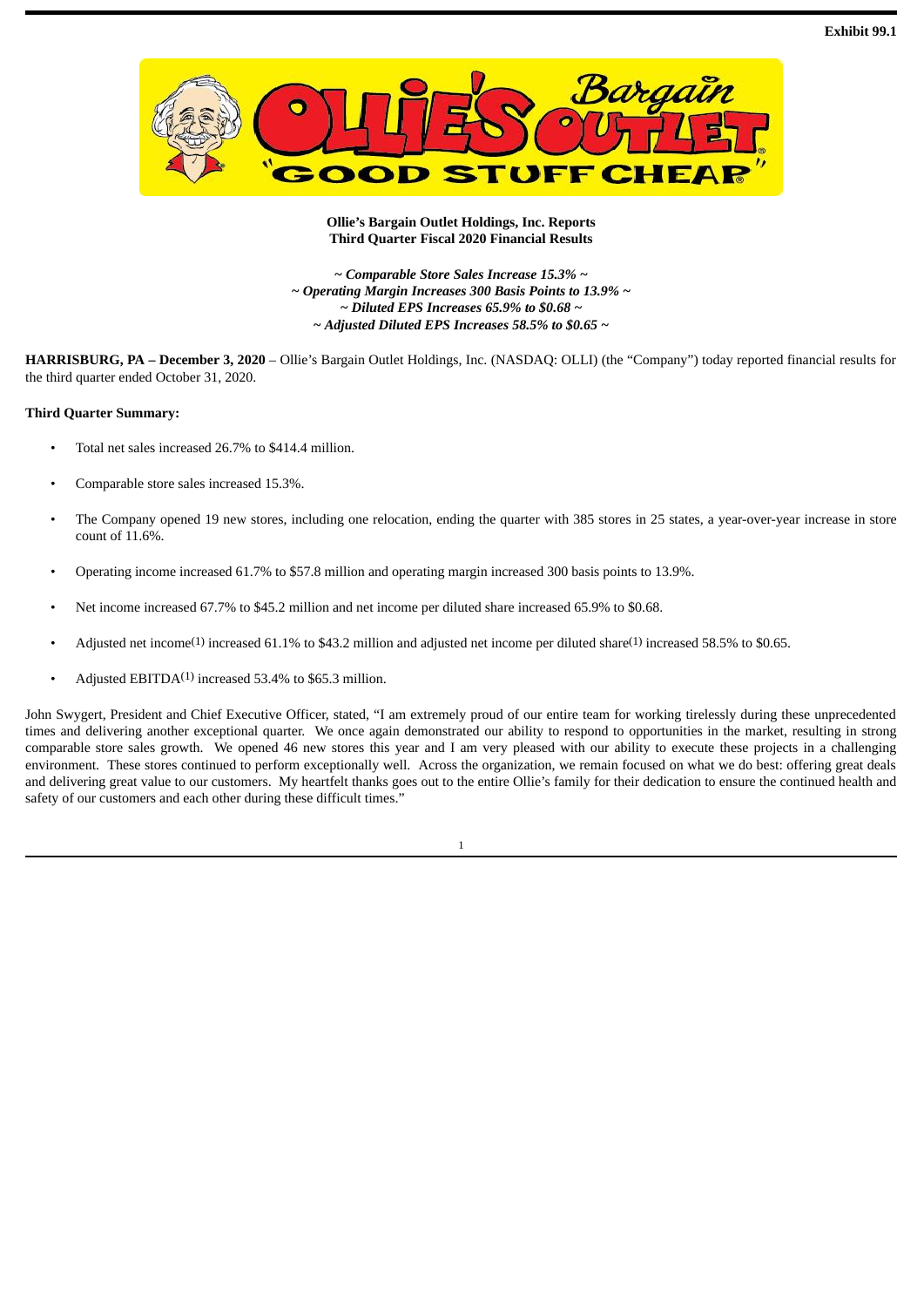Mr. Swygert continued, "Our inventory pipeline remains strong and we are maintaining flexibility in our open-to-buy to capture great deals. Quarter-todate, our comparable store sales increases are tracking in the low single-digits. That said, this holiday season is subject to many uncertainties regarding the impact of the pandemic and there are a lot of large volume days still ahead of us. What we do know is that value will always be a priority for the consumer and we have a proven ability to navigate uncertain times. As always, we will tightly manage what is in our control and we feel very good about our ability to provide exciting holiday deals to our customers. Longer-term, based on our proven business model, our strong financial position and the growth opportunities in front of us, we are bullish on our ability to drive profitable growth and shareholder value into the future."

(1) As used throughout this release, adjusted operating income, adjusted net income, adjusted net income per diluted share, EBITDA and adjusted EBITDA are not measures recognized under U.S. generally accepted accounting principles ("GAAP"). Please see the accompanying financial tables which reconcile GAAP to these non-GAAP measures.

#### **Third Quarter Results**

Net sales increased 26.7% to \$414.4 million in the third quarter of fiscal 2020 as compared with net sales of \$327.0 million in the third quarter of fiscal 2019. The increase in net sales was driven by a comparable store sales increase of 15.3% and strong new store performance.

The Company experienced robust comparable store sales growth during the third quarter of fiscal 2020, driven by a significantly larger average basket and higher transactions. The performance reflects the Company's ability to effectively respond to consumer needs in the period, creating a strong alignment between a value-driven merchandise assortment and customer demand. The Company also benefited from increased consumer spending in its stores driven by a shift in spend from COVID-impacted categories, such as travel, dining and experiences, to retail as well as impacts from stimulus related to the Coronavirus Aid, Relief, and Economic Security (Cares) Act in the early part of the quarter.

Gross profit increased 28.7% to \$171.5 million in the third quarter of fiscal 2020 from \$133.3 million in the third quarter of fiscal 2019. Gross margin increased 60 basis points to 41.4% in the third quarter of fiscal 2020 from 40.8% in the third quarter of fiscal 2019. The increase in gross margin in the third quarter of fiscal 2020 was due to improvement in the merchandise margin, driven by increased markup and reduced markdowns, partially offset by increased supply chain costs as a percentage of net sales.

Selling, general and administrative expenses increased 17.0% to \$105.8 million in the third quarter of fiscal 2020 from \$90.5 million in the third quarter of fiscal 2019, primarily driven by an increased number of stores and higher store payroll and variable selling expenses to support the increase in sales. As a percentage of net sales, selling, general and administrative expenses decreased 220 basis points to 25.5% in the third quarter of fiscal 2020 from 27.7% in the third quarter of fiscal 2019. The decrease was primarily due to significant leverage in occupancy and other costs from the strong increase in comparable store sales in addition to continued tight expense controls throughout the organization. This leverage was partially offset by certain increased expenses, such as premium pay, associated with operating through the COVID-19 pandemic.

Operating income increased 61.7% to \$57.8 million in the third quarter of fiscal 2020 from \$35.7 million in the third quarter of fiscal 2019. Operating margin increased 300 basis points to 13.9% in the third quarter of fiscal 2020 from 10.9% in the third quarter of fiscal 2019, primarily as a result of the increase in gross margin and the leveraging of all expense components due to the increase in comparable store sales.

Net income increased 67.7% to \$45.2 million, or \$0.68 per diluted share, in the third quarter of fiscal 2020 as compared with net income of \$27.0 million, or \$0.41 per diluted share, in the third quarter of fiscal 2019. Diluted earnings per share in the third quarter of fiscal 2020 included a benefit of \$0.03 due to excess tax benefits related to stock-based compensation. Adjusted net income<sup>(1)</sup>, which excludes these benefits, increased 61.1% to \$43.2 million, or \$0.65 per diluted share, in the third quarter of fiscal 2020 from \$26.8 million, or \$0.41 per diluted share, in the third quarter of fiscal 2019.

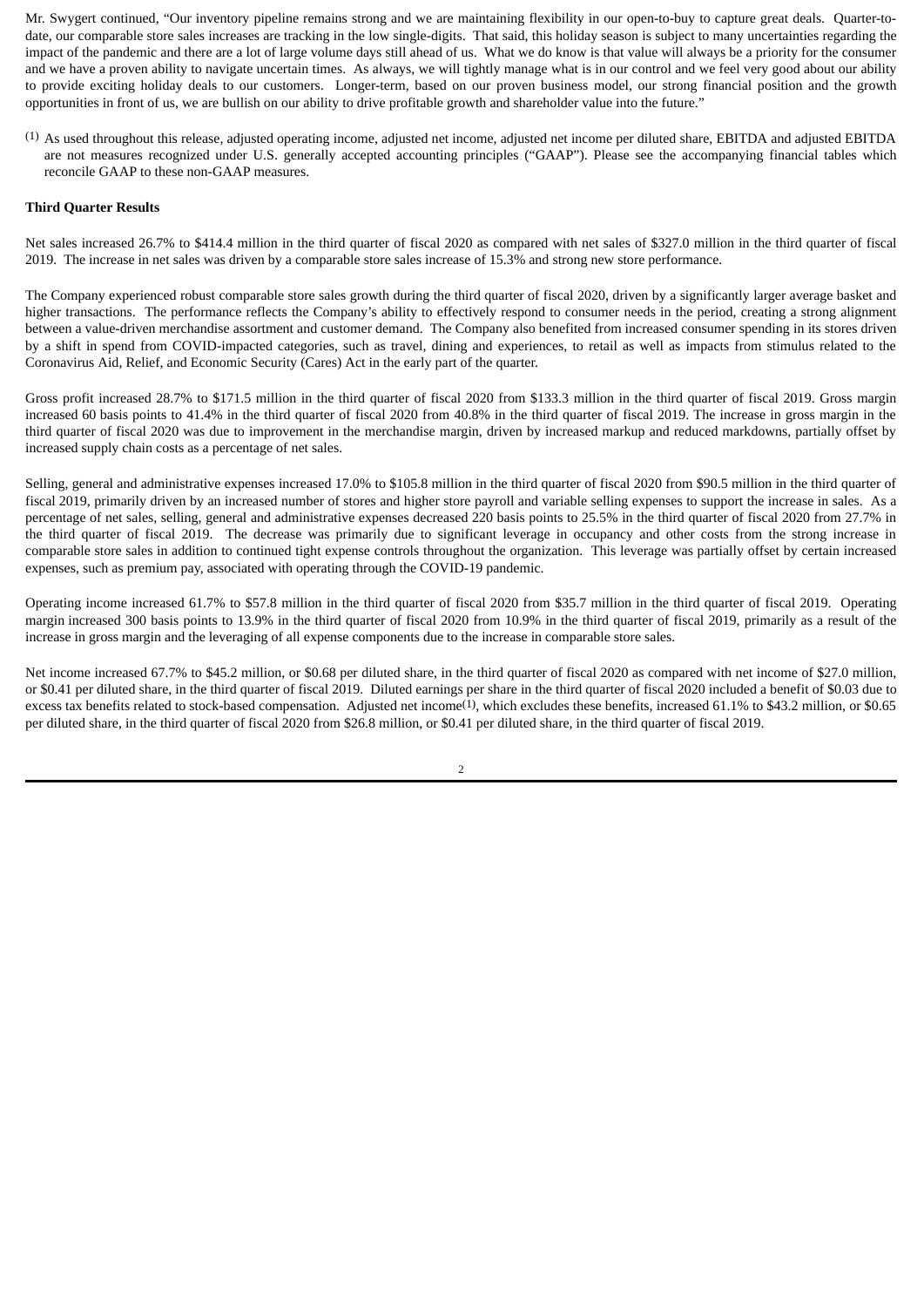Adjusted EBITDA<sup>(1)</sup> increased 53.4% to \$65.3 million in the third quarter of fiscal 2020 from \$42.6 million in the third quarter of fiscal 2019. Adjusted EBITDA excludes non-cash stock-based compensation expense.

#### **Balance Sheet and Cash Flow Highlights**

The Company's cash and cash equivalents balance as of the end of the third quarter of fiscal 2020 was \$325.5 million compared with \$10.1 million as of the end of the third quarter of fiscal 2019. The Company had no borrowings outstanding under its \$100 million revolving credit facility and \$95.3 million of availability under the facility as of the end of the third quarter of fiscal 2020. The Company ended the period with total borrowings, consisting solely of finance lease obligations, of \$1.0 million compared with total borrowings of \$0.8 million as of the end of the third quarter of fiscal 2019.

Inventories as of the end of the third quarter of fiscal 2020 increased 2.5% to \$394.9 million compared with \$385.3 million as of the end of the third quarter of fiscal 2019, primarily due to an increased number of stores, partially offset by heightened levels of sales productivity throughout the quarter as well as the Company's continuing focus on initiatives to reduce inventory levels.

Capital expenditures in the third quarter of fiscal 2020 totaled \$7.8 million compared with \$24.2 million in the third quarter of fiscal 2019. Prior year expenditures included approximately \$13.4 million invested in the construction of the Company's new distribution center.

#### **Conference Call Information**

A conference call to discuss third quarter fiscal 2020 financial results is scheduled for today, December 3, 2020, at 4:30 p.m. Eastern Time. Investors and analysts can participate on the conference call by dialing (800) 219-7052 or (574) 990-1029 and using conference ID #7382297. Interested parties can also listen to a live webcast or replay of the conference call by logging on to the investor relations section on the Company's website at http://investors.ollies.us/. The replay of the conference call webcast will be available at the investor relations website for one year.

#### **About Ollie's**

We are a highly differentiated and fast growing, extreme value retailer of brand name merchandise at drastically reduced prices. We are known for our assortment of merchandise offered as Good Stuff Cheap®. We offer name brand products, Real Brands! Real Bargains!®, in every department, including housewares, food, books and stationery, bed and bath, floor coverings, toys, health and beauty aids and other categories. We currently operate 389 stores in 25 states throughout half of the United States. For more information, visit www.ollies.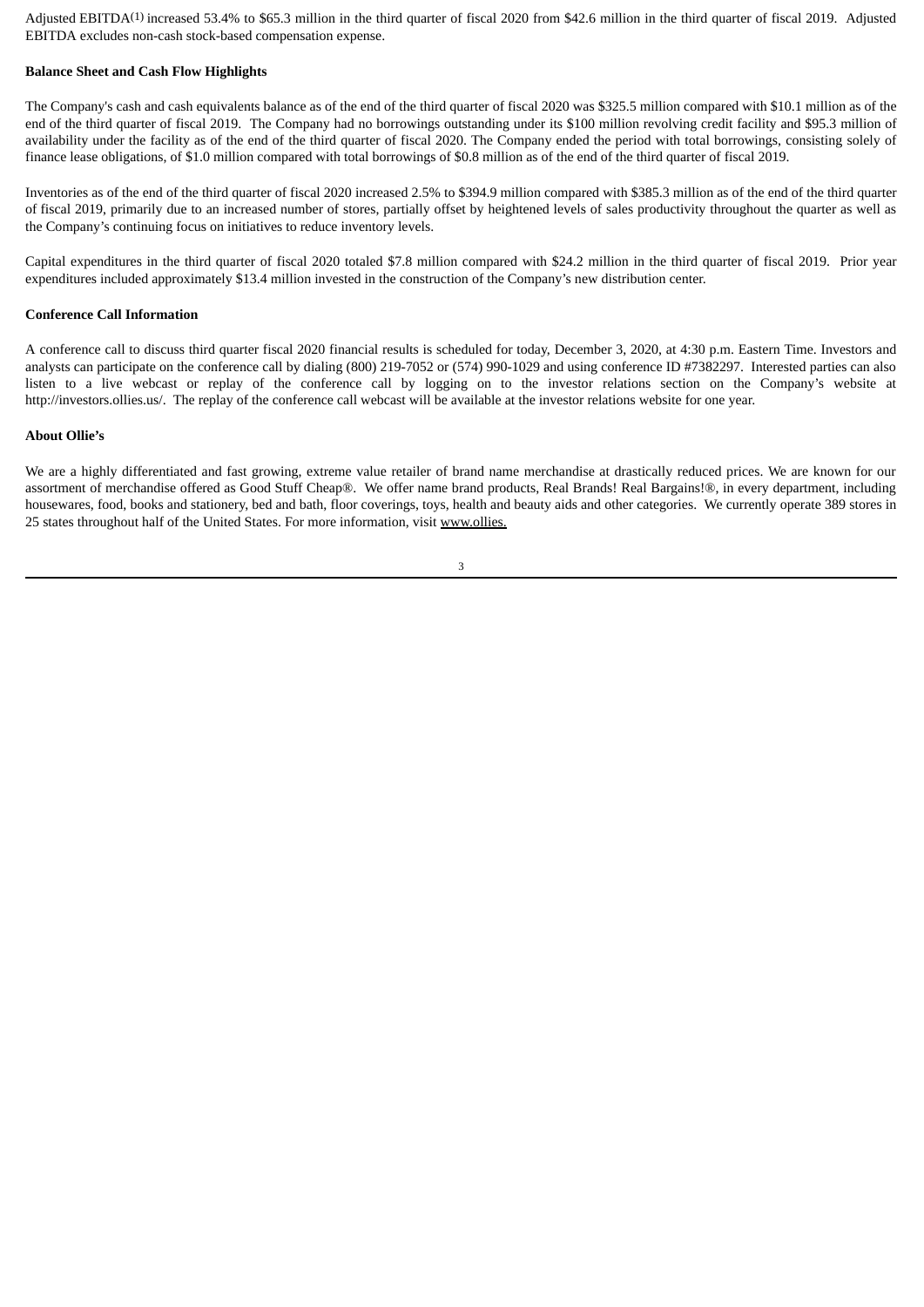#### **Forward-Looking Statements**

This press release contains forward-looking statements within the meaning of the U.S. Private Securities Litigation Reform Act of 1995. Forward-looking statements can be identified by words such as "could," "may," "might," "will," "likely," "anticipates," "intends," "plans," "seeks," "believes," "estimates," "expects," "continues," "projects" and similar references to future periods, or by the inclusion of forecasts or projections, the outlook for the Company's future business, prospects, financial performance, including our fiscal 2020 business outlook or financial guidance, and industry outlook. Forward-looking statements are based on our current expectations and assumptions regarding our business, the economy and other future conditions. Because forwardlooking statements relate to the future, by their nature, they are subject to inherent uncertainties, risks and changes in circumstances that are difficult to predict. As a result, our actual results may differ materially from those contemplated by the forward-looking statements. Important factors that could cause actual results to differ materially from those in the forward-looking statements include regional, national or global political, economic, business, competitive, market and regulatory conditions, including, but not limited to, legislation, national trade policy, and the following: our failure to adequately procure and manage our inventory or anticipate consumer demand; changes in consumer confidence and spending; risks associated with intense competition; our failure to open new profitable stores, or successfully enter new markets, on a timely basis or at all; the risks associated with doing business with international manufacturers and suppliers including, but not limited to, potential increases in tariffs on imported goods; outbreak of viruses or widespread illness, including the continued impact of COVID-19 and continuing or renewed regulatory responses thereto; our failure to hire and retain key personnel and other qualified personnel; our inability to obtain favorable lease terms for our properties; the failure to timely acquire, develop and open, the loss of, or disruption or interruption in the operations of, our centralized distribution centers; fluctuations in comparable store sales and results of operations, including on a quarterly basis; risks associated with our lack of operations in the growing online retail marketplace; risks associated with litigation, the expense of defense, and potential for adverse outcomes; our inability to successfully develop or implement our marketing, advertising and promotional efforts; the seasonal nature of our business; risks associated with the timely and effective deployment, protection, and defense of computer networks and other electronic systems, including e-mail; changes in government regulations, procedures and requirements; and our ability to service indebtedness and to comply with our financial covenants together with each of the other factors set forth under "Risk Factors" in our filings with the United States Securities and Exchange Commission ("SEC"). Any forward-looking statement made by us in this press release speaks only as of the date on which it is made. Factors or events that could cause our actual results to differ may emerge from time to time, and it is not possible for us to predict all of them. Ollie's undertakes no obligation to publicly update or revise any forward-looking statement, whether as a result of new information, future developments or otherwise, except as may be required by law. You are advised, however, to consult any further disclosures we make on related subjects in our public announcements and SEC filings.

#### **Investor Contact:**

Jean Fontana ICR 646-277-1214 Jean.Fontana@icrinc.com

#### **Media Contact:**

Tom Kuypers Senior Vice President – Marketing & Advertising 717-657-2300 tkuypers@ollies.us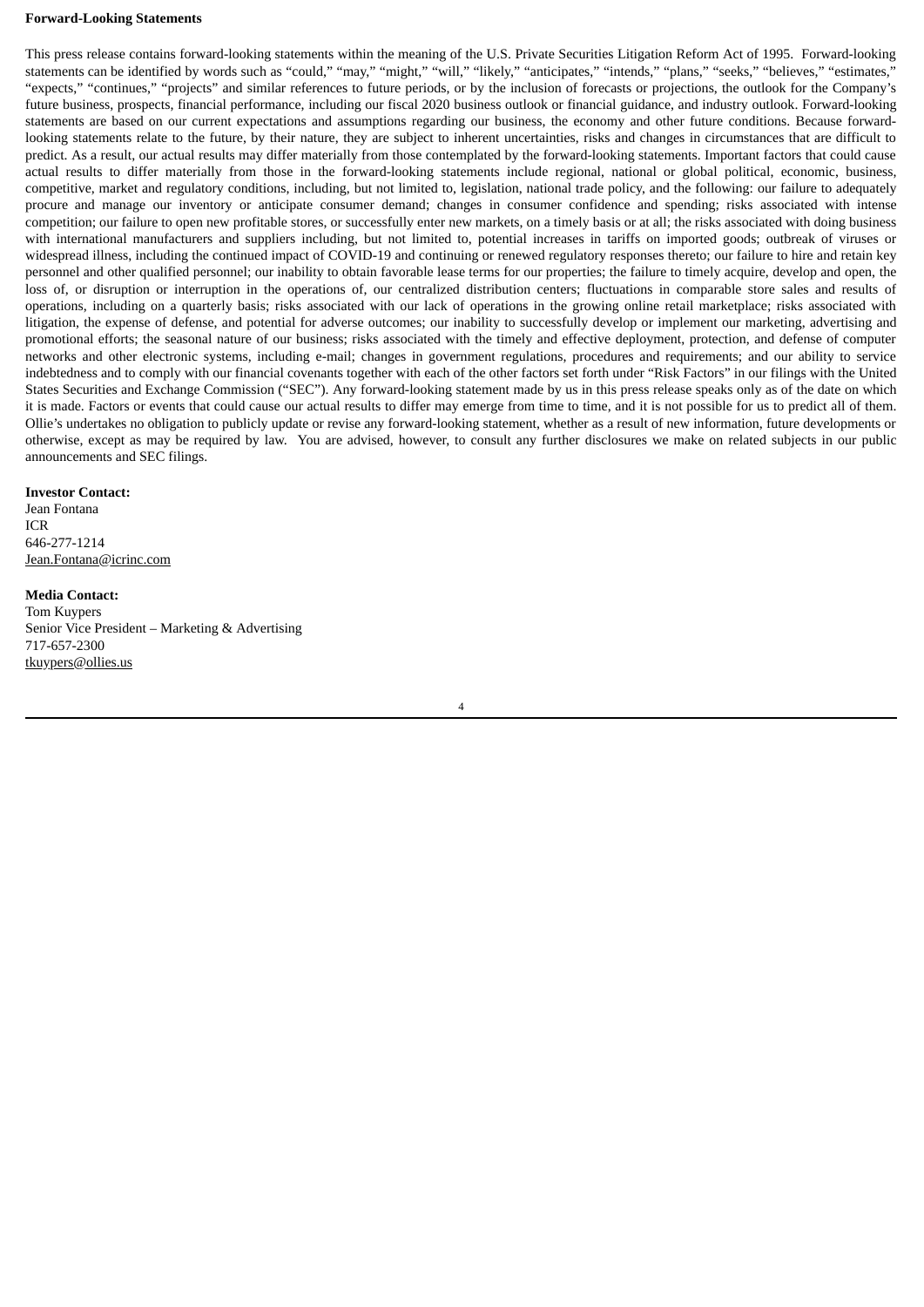## **Ollie's Bargain Outlet Holdings, Inc. Condensed Consolidated Statements of Income**

## **(In thousands except for per share amounts)**

## **(Unaudited)**

|                                                   |    | <b>Thirteen weeks ended</b> |                     |                          |                     |           | Thirty-nine weeks ended |         |  |  |  |
|---------------------------------------------------|----|-----------------------------|---------------------|--------------------------|---------------------|-----------|-------------------------|---------|--|--|--|
|                                                   |    | October 31,<br>2020         | November 2.<br>2019 |                          | October 31,<br>2020 |           | November 2,<br>2019     |         |  |  |  |
| Condensed consolidated statements of income data: |    |                             |                     |                          |                     |           |                         |         |  |  |  |
| <b>Net sales</b>                                  | \$ | 414,382                     | \$                  | 327,049                  | \$                  | 1,293,058 | \$                      | 985,768 |  |  |  |
| Cost of sales                                     |    | 242,881                     |                     | 193,767                  |                     | 774,349   |                         | 595,719 |  |  |  |
| Gross profit                                      |    | 171,501                     |                     | 133,282                  |                     | 518,709   |                         | 390,049 |  |  |  |
| Selling, general and administrative expenses      |    | 105,830                     |                     | 90,481                   |                     | 304,699   |                         | 261,163 |  |  |  |
| Depreciation and amortization expenses            |    | 4,230                       |                     | 3,766                    |                     | 12,296    |                         | 10,687  |  |  |  |
| Pre-opening expenses                              |    | 3,656                       |                     | 3,302                    |                     | 8,923     |                         | 10,931  |  |  |  |
| Operating income                                  |    | 57,785                      |                     | 35,733                   |                     | 192,791   |                         | 107,268 |  |  |  |
| Interest income, net                              |    | (93)                        |                     | (142)                    |                     | (202)     |                         | (659)   |  |  |  |
| Income before income taxes                        |    | 57,878                      |                     | 35,875                   |                     | 192,993   |                         | 107,927 |  |  |  |
| Income tax expense                                |    | 12,681                      |                     | 8,919                    |                     | 14,957    |                         | 17,084  |  |  |  |
| Net income                                        | \$ | 45,197                      | \$                  | 26,956                   | \$                  | 178,036   | \$                      | 90,843  |  |  |  |
| Earnings per common share:                        |    |                             |                     |                          |                     |           |                         |         |  |  |  |
| <b>Basic</b>                                      | \$ | 0.69                        | \$                  | 0.43                     | \$                  | 2.76      | \$                      | 1.44    |  |  |  |
| Diluted                                           | \$ | 0.68                        | \$                  | 0.41                     | \$                  | 2.71      | \$                      | 1.38    |  |  |  |
| Weighted average common shares outstanding:       |    |                             |                     |                          |                     |           |                         |         |  |  |  |
| <b>Basic</b>                                      |    | 65,388                      |                     | 63,173                   |                     | 64,524    |                         | 63,292  |  |  |  |
| <b>Diluted</b>                                    |    | 66,121                      |                     | 65,672                   |                     | 65,799    |                         | 66,049  |  |  |  |
| Percentage of net sales (1):                      |    |                             |                     |                          |                     |           |                         |         |  |  |  |
| Net sales                                         |    | 100.0%                      |                     | 100.0%                   |                     | 100.0%    |                         | 100.0%  |  |  |  |
| Cost of sales                                     |    | 58.6                        |                     | 59.2                     |                     | 59.9      |                         | 60.4    |  |  |  |
| Gross profit                                      |    | 41.4                        |                     | 40.8                     |                     | 40.1      |                         | 39.6    |  |  |  |
| Selling, general and administrative expenses      |    | 25.5                        |                     | 27.7                     |                     | 23.6      |                         | 26.5    |  |  |  |
| Depreciation and amortization expenses            |    | 1.0                         |                     | 1.2                      |                     | 1.0       |                         | 1.1     |  |  |  |
| Pre-opening expenses                              |    | 0.9                         |                     | 1.0                      |                     | 0.7       |                         | 1.1     |  |  |  |
| Operating income                                  |    | 13.9                        |                     | 10.9                     |                     | 14.9      |                         | 10.9    |  |  |  |
| Interest income, net                              |    |                             |                     | $\overline{\phantom{a}}$ |                     |           |                         | (0.1)   |  |  |  |
| Income before income taxes                        |    | 14.0                        |                     | 11.0                     |                     | 14.9      |                         | 10.9    |  |  |  |
| Income tax expense                                |    | 3.1                         |                     | 2.7                      |                     | 1.2       |                         | 1.7     |  |  |  |
| Net income                                        |    | 10.9%                       |                     | 8.2%                     |                     | 13.8%     |                         | 9.2%    |  |  |  |

(1)Components may not add to totals due to rounding.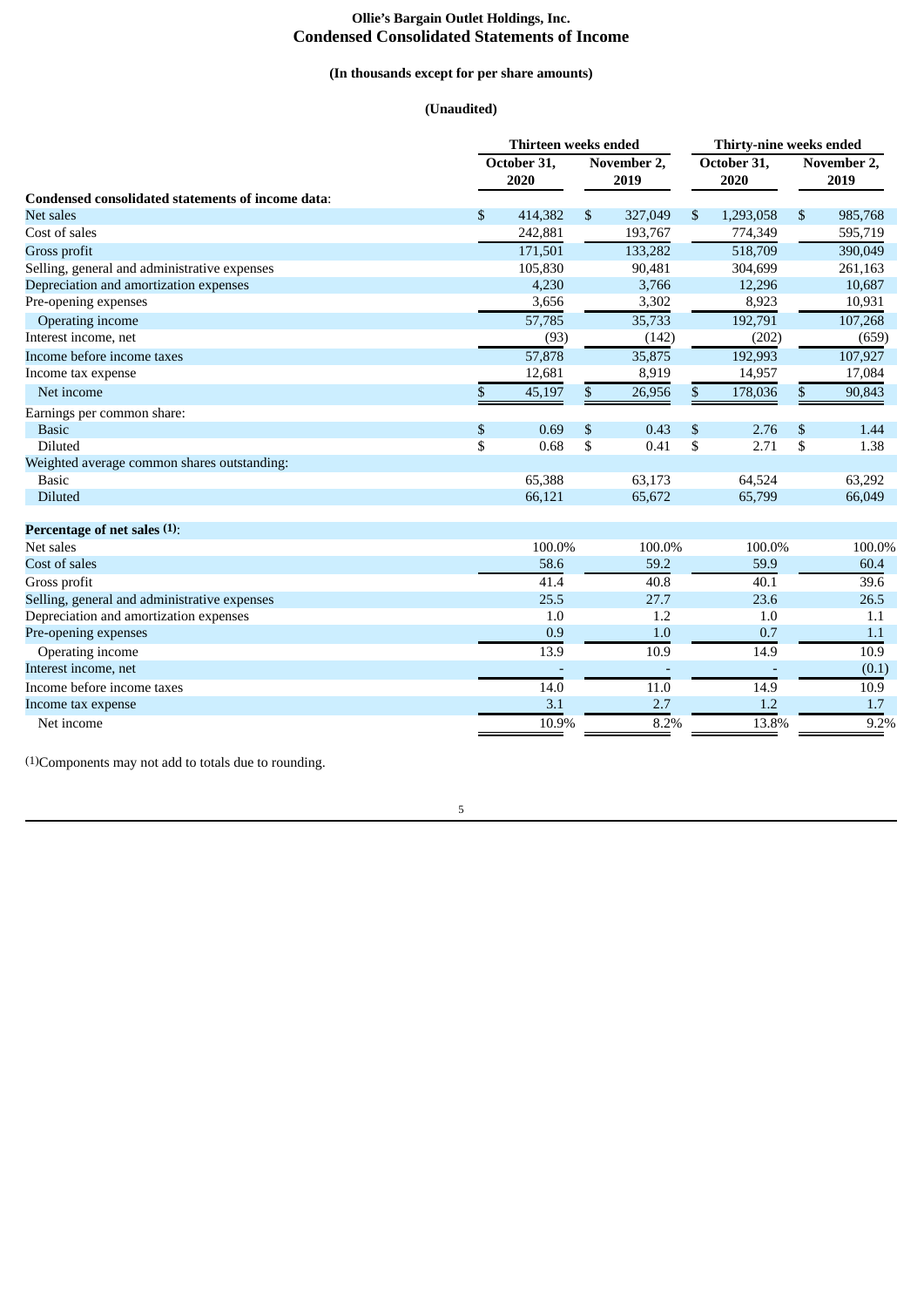#### **Ollie's Bargain Outlet Holdings, Inc. Condensed Consolidated Balance Sheets**

## **(In thousands)**

## **(Unaudited)**

| Assets                                         | October 31,<br>2020 | November 2,<br>2019 |
|------------------------------------------------|---------------------|---------------------|
| Current assets:                                |                     |                     |
| Cash and cash equivalents                      | \$<br>325,525       | \$<br>10,101        |
| Inventories                                    | 394.896             | 385,296             |
| Accounts receivable                            | 203                 | 977                 |
| Prepaid expenses and other assets              | 11,878              | 5,094               |
| Total current assets                           | 732,502             | 401,468             |
| Property and equipment, net                    | 138,691             | 120,343             |
| Operating lease right-of-use assets            | 382,787             | 330,740             |
| Goodwill                                       | 444,850             | 444,850             |
| Trade name                                     | 230,559             | 230,559             |
| Other assets                                   | 2,472               | 2,514               |
| <b>Total assets</b>                            | \$<br>1,931,861     | \$<br>1,530,474     |
| <b>Liabilities and Stockholders' Equity</b>    |                     |                     |
| <b>Current liabilities:</b>                    |                     |                     |
| Current portion of long-term debt              | \$<br>361           | \$<br>257           |
| Accounts payable                               | 124,823             | 77,818              |
| Income taxes payable                           |                     | 1,171               |
| Current portion of operating lease liabilities | 65,162              | 50,599              |
| Accrued expenses and other                     | 85,814              | 57,756              |
| <b>Total current liabilities</b>               | 276,160             | 187,601             |
| Revolving credit facility                      |                     |                     |
| Long-term debt                                 | 649                 | 496                 |
| Deferred income taxes                          | 64,622              | 55,844              |
| Long-term operating lease liabilities          | 322,950             | 279,587             |
| Other long-term liabilities                    | 5                   | 7                   |
| <b>Total liabilities</b>                       | 664,386             | 523,535             |
| Stockholders' equity:                          |                     |                     |
| Common stock                                   | 66                  | 64                  |
| Additional paid-in capital                     | 645,902             | 613,691             |
| Retained earnings                              | 661,607             | 433,284             |
| Treasury - common stock                        | (40,100)            | (40, 100)           |
| Total stockholders' equity                     | 1,267,475           | 1,006,939           |
| Total liabilities and stockholders' equity     | \$<br>1,931,861     | \$<br>1,530,474     |

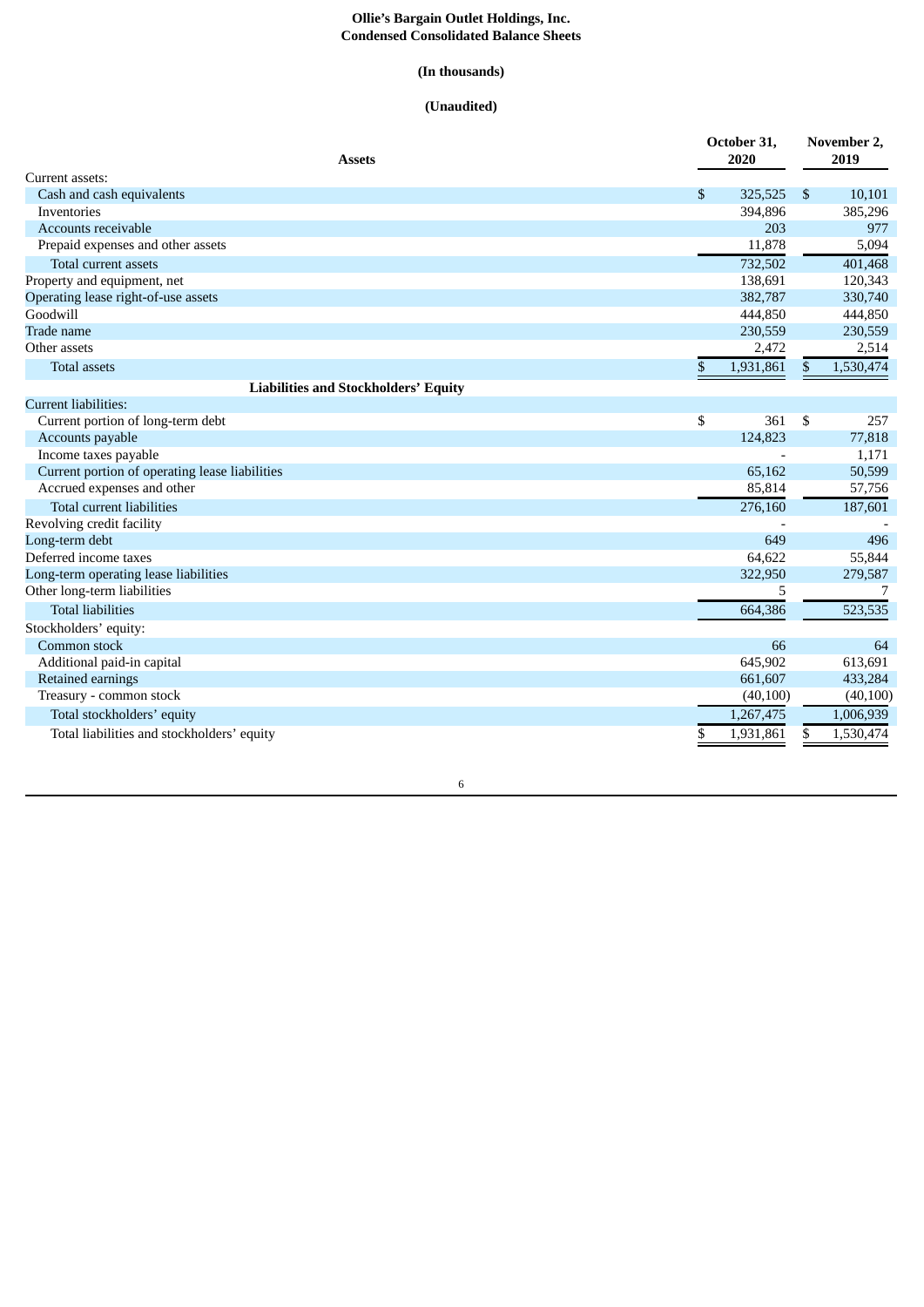#### **Ollie's Bargain Outlet Holdings, Inc. Condensed Consolidated Statements of Cash Flows**

## **(In thousands)**

## **(Unaudited)**

|                                                      | Thirteen weeks ended |         |      |           |             | Thirty-nine weeks ended |                     |           |                     |
|------------------------------------------------------|----------------------|---------|------|-----------|-------------|-------------------------|---------------------|-----------|---------------------|
|                                                      | October 31,<br>2020  |         | 2019 |           | November 2, |                         | October 31.<br>2020 |           | November 2,<br>2019 |
| Net cash provided by (used in) operating activities  |                      | 25,720  |      | (4,367)   |             | 235.914                 |                     | 14.272    |                     |
| Net cash used in investing activities                |                      | (7,786) |      | (24, 143) |             | (25, 831)               |                     | (21, 801) |                     |
| Net cash provided by (used in) financing activities  |                      | 2,481   |      | (39, 862) |             | 25,492                  |                     | (34,311)  |                     |
| Net increase (decrease) in cash and cash equivalents |                      | 20.415  |      | (68, 372) |             | 235,575                 |                     | (41, 840) |                     |
| Cash and cash equivalents at beginning of period     |                      | 305,110 |      | 78,473    |             | 89,950                  |                     | 51,941    |                     |
| Cash and cash equivalents at end of period           |                      | 325,525 |      | 10,101    |             | 325,525                 |                     | 10,101    |                     |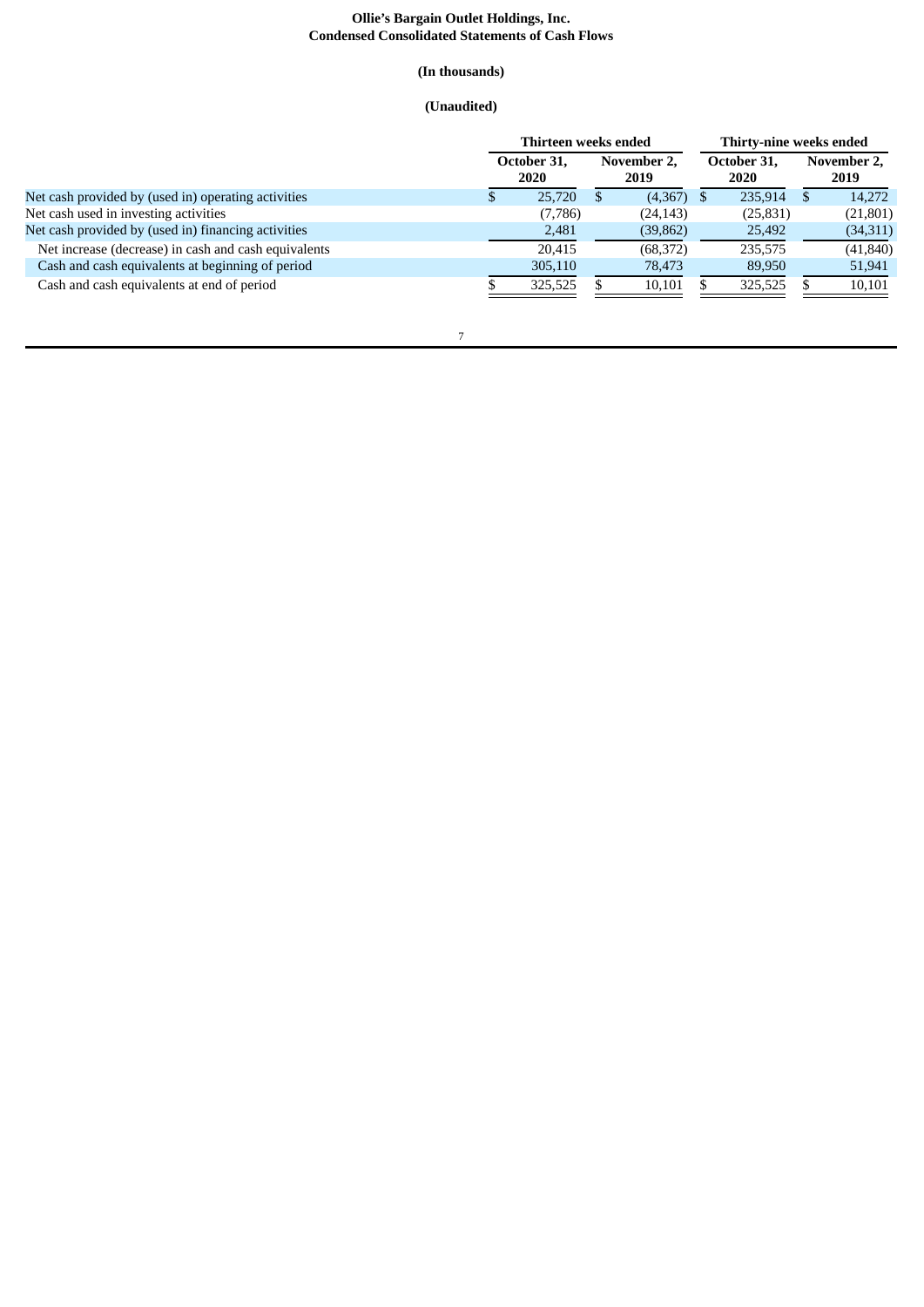## **Ollie's Bargain Outlet Holdings, Inc. Supplemental Information**

#### **Reconciliation of GAAP to Non-GAAP Financial Measures**

#### **(Dollars in thousands)**

#### **(Unaudited)**

The Company reports its financial results in accordance with GAAP. We have included the non-GAAP measures of adjusted operating income, EBITDA, adjusted EBITDA, adjusted net income and adjusted net income per diluted share in this press release as these are key measures used by our management and our board of directors to evaluate our operating performance and the effectiveness of our business strategies, make budgeting decisions, and evaluate compensation decisions. Management believes it is useful to investors and analysts to evaluate these non-GAAP measures on the same basis as management uses to evaluate the Company's operating results. We believe that excluding items that may not be indicative of, or are unrelated to, our core operating results, and that may vary in frequency or magnitude from net income and net income per diluted share, enhances the comparability of our results and provides a better baseline for analyzing trends in our business.

The tables below reconcile the most directly comparable GAAP measure to non-GAAP financial measures: operating income to adjusted operating income, net income to adjusted net income, net income per diluted share to adjusted net income per diluted share, and net income to EBITDA and adjusted EBITDA.

Adjusted operating income excludes a gain associated with an insurance settlement. Adjusted net income and adjusted net income per diluted share exclude excess tax benefits related to stock-based compensation and the after-tax gain associated with the insurance settlement, both of which may not occur with the same frequency or magnitude in future periods. We define EBITDA as net income before net interest income or expense, depreciation and amortization expenses and income taxes. Adjusted EBITDA represents EBITDA as further adjusted for non-cash stock-based compensation expense as well as the aforementioned gain from an insurance settlement.

Non-GAAP financial measures should be viewed as supplementing, and not as an alternative to or substitute for, the Company's financial results prepared in accordance with GAAP. Certain of the items that may be excluded or included in non-GAAP financial measures may be significant items that could impact the Company's financial position, results of operations and cash flows and should therefore be considered in assessing the Company's actual financial condition and performance. The methods used by the Company to calculate its non-GAAP financial measures may differ significantly from methods used by other companies to compute similar measures. As a result, any non-GAAP financial measures presented herein may not be comparable to similar measures provided by other companies.

#### **Reconciliation of GAAP operating income to adjusted operating income**

|                                | Thirteen weeks ended     |                     |  | Thirty-nine weeks ended  |  |                     |
|--------------------------------|--------------------------|---------------------|--|--------------------------|--|---------------------|
|                                | October 31,<br>2020      | November 2.<br>2019 |  | October 31.<br>2020      |  | November 2,<br>2019 |
| Operating income               | 57,785                   | 35.733              |  | 192.791                  |  | 107,268             |
| Gain from insurance settlement | $\overline{\phantom{a}}$ |                     |  | $\overline{\phantom{0}}$ |  | (565)               |
| Adjusted operating income      | 57,785                   | 35,733              |  | 192.791                  |  | 106,703             |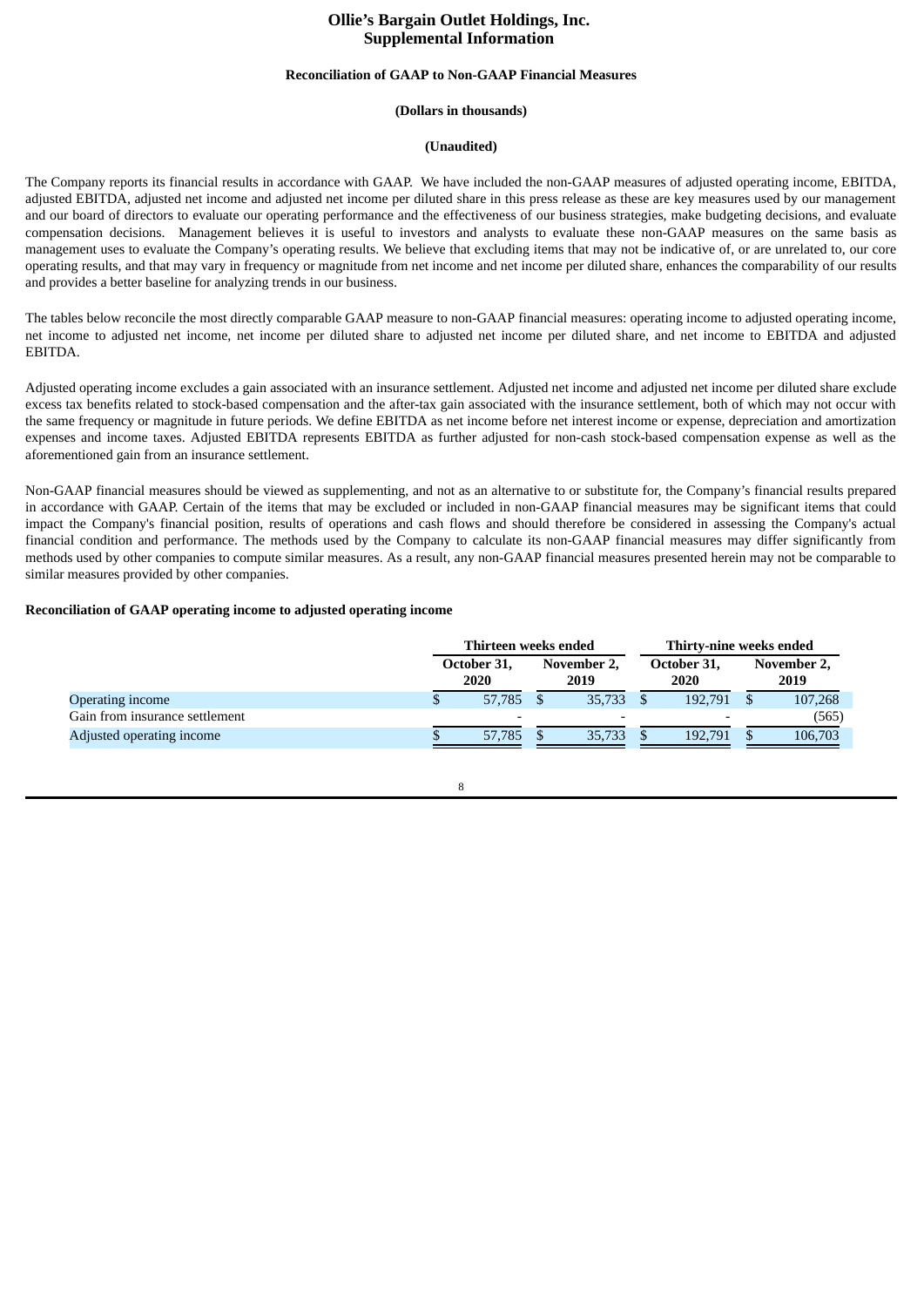## **Ollie's Bargain Outlet Holdings, Inc. Supplemental Information**

#### **Reconciliation of GAAP to Non-GAAP Financial Measures**

## **(In thousands except for per share amounts)**

## **(Unaudited)**

## **Reconciliation of GAAP net income to adjusted net income**

|                                                                        |   | Thirteen weeks ended | Thirty-nine weeks ended |                     |  |                     |  |                     |  |
|------------------------------------------------------------------------|---|----------------------|-------------------------|---------------------|--|---------------------|--|---------------------|--|
|                                                                        |   | October 31.<br>2020  |                         | November 2.<br>2019 |  | October 31.<br>2020 |  | November 2,<br>2019 |  |
| Net income                                                             | Ф | 45,197               |                         | 26,956              |  | 178,036             |  | 90,843              |  |
| Gain from insurance settlement                                         |   |                      |                         |                     |  |                     |  | (565)               |  |
| Adjustment to provision for income taxes $(1)$                         |   |                      |                         |                     |  |                     |  | 144                 |  |
| Excess tax benefits related to stock-based compensation <sup>(2)</sup> |   | (2,030)              |                         | (155                |  | (33,778)            |  | (9,968)             |  |
| Adjusted net income                                                    |   | 43,167               |                         | 26.801              |  | 144,258             |  | 80,454              |  |

(1) The effective tax rate used for the adjustment to the provision for income taxes was the normalized effective tax rate in the quarter in which the related costs (gain from an insurance settlement) were incurred.

(2) Amount represents the impact from the recognition of excess tax benefits pursuant to Accounting Standards Update 2016-09, *Stock Compensation*.

## **Reconciliation of GAAP net income per diluted share to adjusted net income per diluted share**

|                                                         | Thirteen weeks ended |  |                     |  |                     | Thirty-nine weeks ended |                     |  |  |
|---------------------------------------------------------|----------------------|--|---------------------|--|---------------------|-------------------------|---------------------|--|--|
|                                                         | October 31.<br>2020  |  | November 2.<br>2019 |  | October 31.<br>2020 |                         | November 2,<br>2019 |  |  |
| Net income per diluted share                            | 0.68                 |  | 0.41                |  | 2.71                |                         | 1.38                |  |  |
| Adjustments as noted above, per dilutive share:         |                      |  |                     |  |                     |                         |                     |  |  |
| Gain from insurance settlement, net of taxes            |                      |  |                     |  |                     |                         | (0.01)              |  |  |
| Excess tax benefits related to stock-based compensation | (0.03)               |  |                     |  | (0.51)              |                         | (0.15)              |  |  |
| Adjusted net income per diluted share (1)               | 0.65                 |  | 0.41                |  | 2.19                |                         | 1.22                |  |  |
| Diluted weighted-average common shares outstanding      | 66,121               |  | 65,672              |  | 65,799              |                         | 66,049              |  |  |
|                                                         |                      |  |                     |  |                     |                         |                     |  |  |

(1) Totals may not foot due to rounding